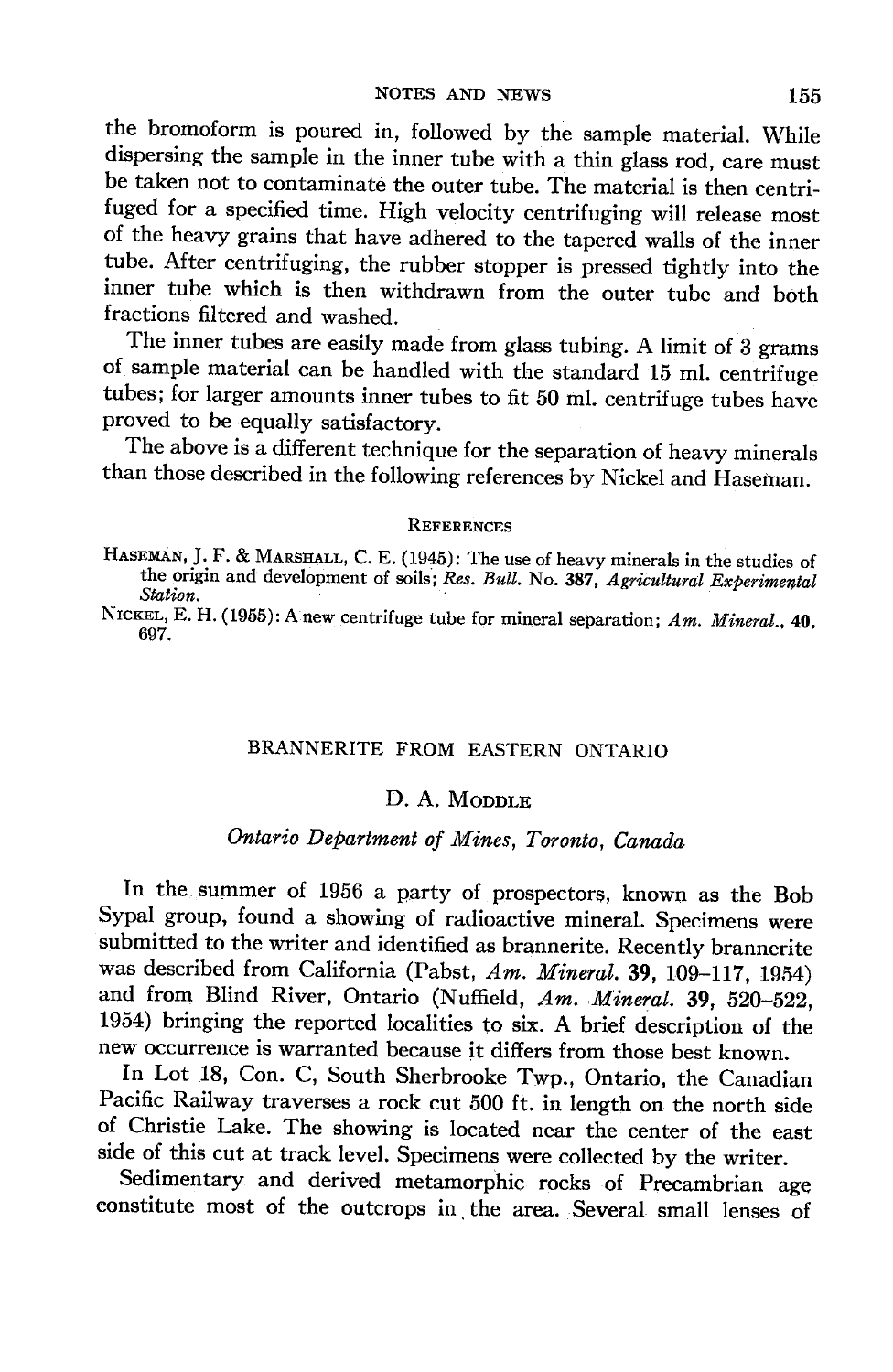

FIGS. 1 to 3. Brannerite; x-ray powder patterns; Cu/Ni radiation; camera diameter 57.3 mm; full size contact prints. 1-Kelly Gulch, Boise Co., Idaho-heated 5 hours at 1000° C.; 2—Pronto Uranium Mines, Blind River, Ont.—heated several minutes at red heat; 3-lot 18, con. 3, South Sherbrooke Twp. Ont.-heated for several minutes at red heat.

magnetite are also exposed. These occur in gabbro which contains small amounts of copper and nickel.

Gneisses of sedimentary origin and large irregular masses of tremolite rock are exposed in the rock cut. The tremolite rock is composed essenti' ally of light gray, radiating tremolite with lesser amounts of sericite, feldspar, quartz, hornblende and pyrite. Radioactivity is not found to be general throughout the rock but is localized in the section where brannerite occurs in one of the tremolite zones. The mineral occurs as inclusions up to  $\frac{3}{4}$  of an inch in size and shows no external crystal form.

The brannerite is jet black and occasionally brown in colour. It is very brittle, has subconchoidal fracture and a hardness of 4. A clean fragment, weighing about 100 m.g., gave a specific gravity of 4.85 and was found to be isotropic.

Unheated grains gave no  $x$ -ray powder pattern. Both black and brown grains, when heated, gave powder patterns of brannerite (Fig. 3).

Clean fragments were selected under the binocular microscope for the following analytical work.